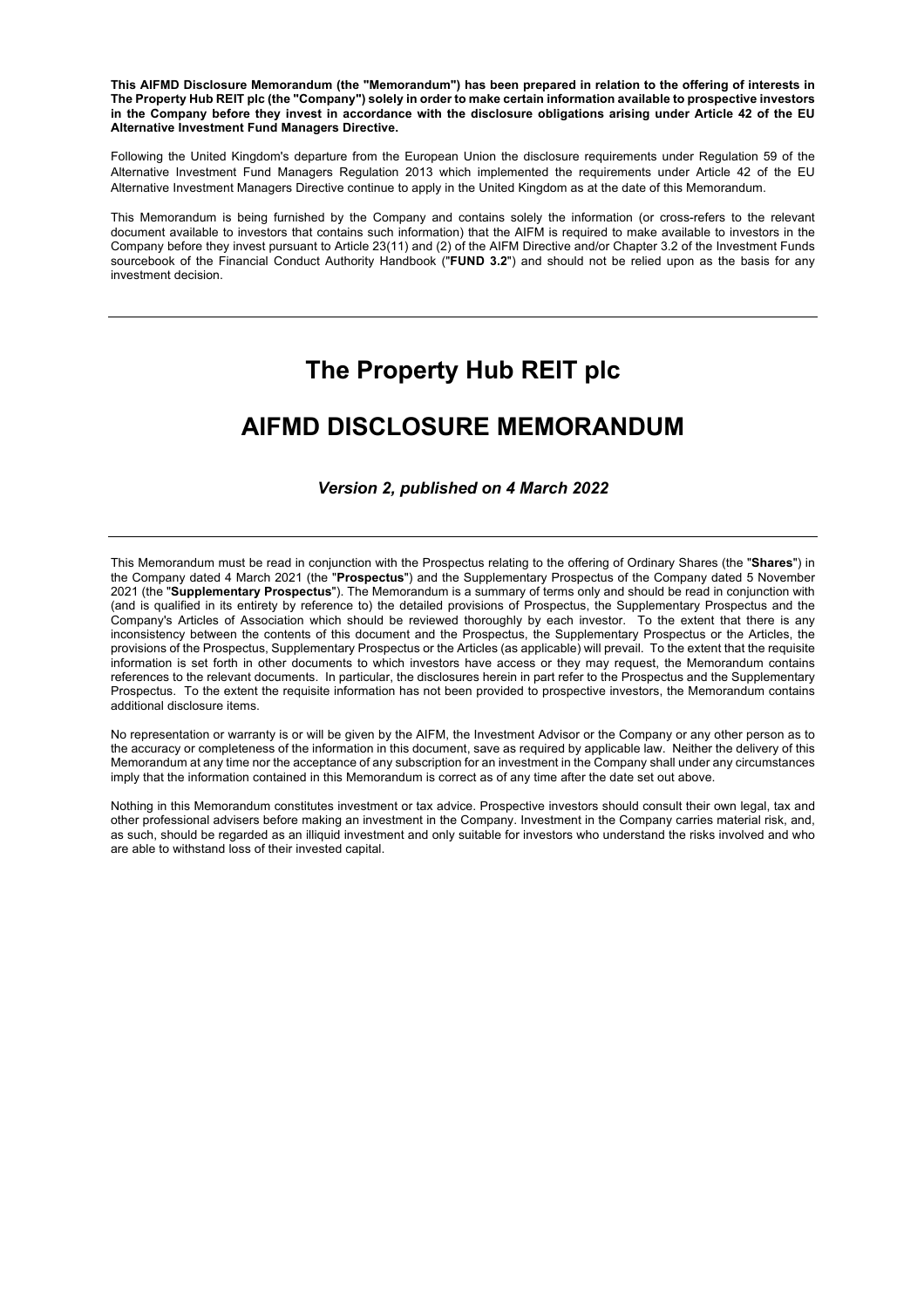## **AIFMD DISCLOSURE MEMORANDUM**

Under the EU Alternative Investment Fund Managers Directive (2011/61/EU) ("**AIFMD**"), the Company is categorised as an alternative investment fund (AIF) and the AIFM as a non-EEA alternative investment fund manager (AIFM). The AIFM is therefore required to make available certain information to prospective investors prior to their investment in accordance with Article 23(1) and (2) of the AIFMD, pursuant to Article 42 of the AIFMD.

The conditions specified in Article 42(1)(a) of the AIFMD include, inter alia, a requirement that the Company make certain specified disclosures to prospective investors prior to their investment in the Company, in accordance with Article 23 of the AIFMD. An explanation of where each of these disclosures may be found in the Prospectus or Supplementary Prospectus (or the non-applicability to the Company of certain of these disclosures) is set out in this Memorandum.

Capitalised words and phrases used in this Memorandum shall have the meanings ascribed to them in the Prospectus and Supplementary Prospectus.

- 1. Parts 1 and 3 of the Prospectus contain a description of the investment strategy and objectives of the Company, the types of assets in which the Company may invest, the techniques it may employ, any applicable investment restrictions and the procedures by which the Company may change its investment strategy or the Investment Policy.
- 2. Part 1 and the section entitled "Risk Factors" of this Prospectus also contain a description of the circumstances in which the Group may use leverage, the types and sources of leverage permitted, restrictions on the use of leverage and the maximum level of leverage which the Group is permitted to employ. There are no collateral or reuse arrangements in place.
- 3. The key risks associated with the investment strategy, objectives and techniques of this Company and with the use of leverage by the Group are contained in the section of the Prospectus entitled "Risk Factors".
- 4. The Company is not a fund of funds and so there is no master AIF for the purposes of the AIFMD.
- 5. A description of the main legal implications of the contractual relationship entered into for the purposes of investment in the Company, including information on jurisdiction and applicable law, is contained the terms and conditions of any offer which is available at www.propertyhubreit.com and Part 9 of the Prospectus. In particular, the Offer for Subscription and Issuance Programme are governed by English law and subject to the jurisdiction of English courts, the same law and jurisdiction under which the Company is established.
- 6. Details of the identities of the Company's AIFM, Investment Advisor and other service providers to the Company, their duties to the Company and investors' rights (exercised through the Company) are contained in Part 4 of the Prospectus, paragraph 10 of Part 9 of the Prospectus and paragraph 5 of the Supplementary Prospectus.
- 7. To cover potential professional liability risks resulting from the activities it may carry out under AIFMD, the AIFM has appropriate insurance arrangements to cover potential liability risks arising from professional negligence in accordance with applicable rules.
- 8. The AIFM will delegate certain functions to the Investment Advisor under the Investment Advisory Agreement. Potential conflicts of interest are described in Part 4 of the Prospectus.